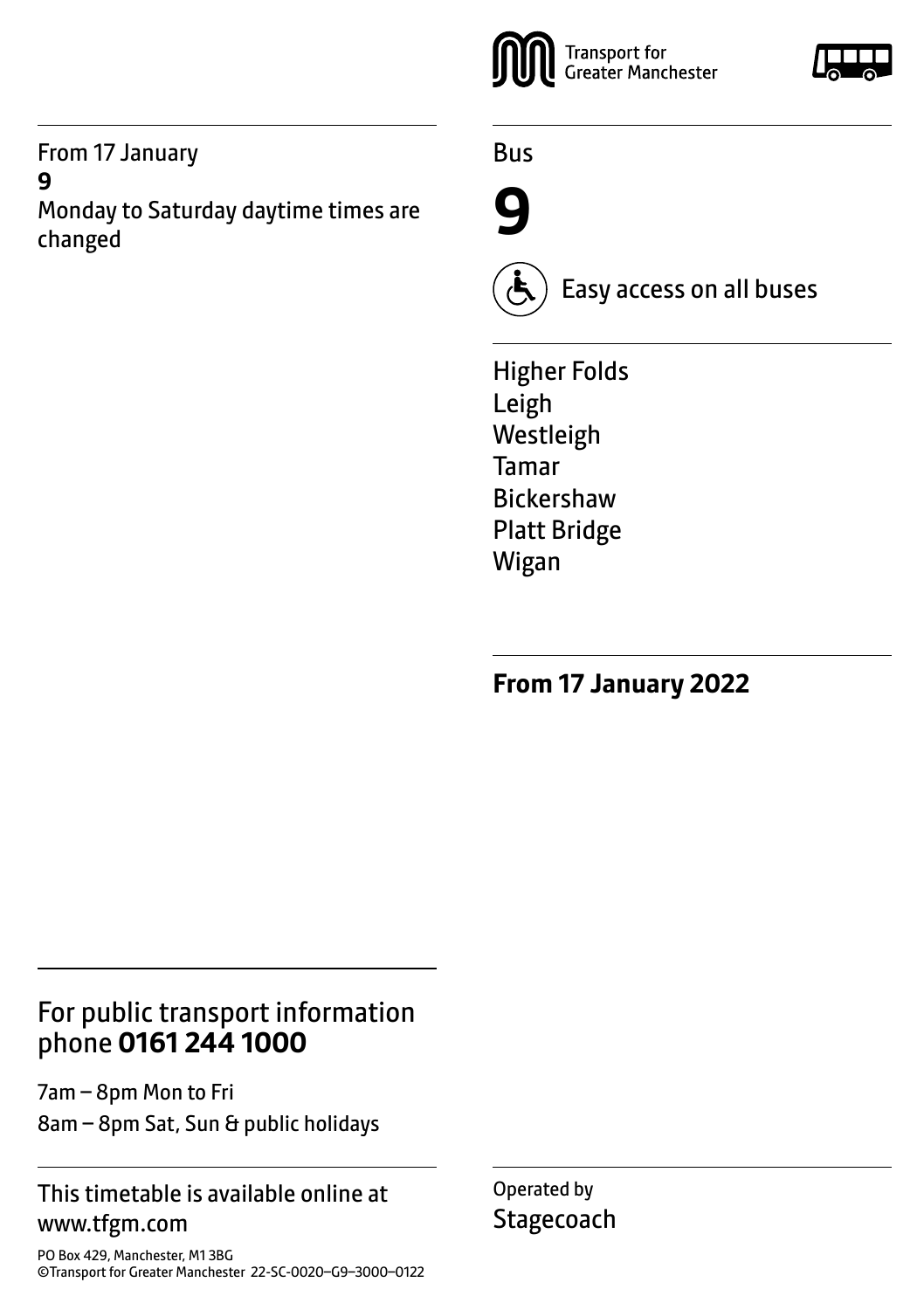# Additional information

# Alternative format

To ask for leaflets to be sent to you, or to request large print, Braille or recorded information phone 0161 244 1000 or visit www.tfgm.com

## Easy access on buses



 Journeys run with low floor buses have no steps at the entrance, making getting on and off easier. Where shown, low floor buses have a ramp for access and a dedicated space for wheelchairs and pushchairs inside the bus. The bus operator will always try to provide easy access services where these services are scheduled to run.

# Using this timetable

Timetables show the direction of travel, bus numbers and the days of the week. Main stops on the route are listed on the left. Where no time is shown against a particular stop, the bus does not stop there on that journey. Check any letters which are shown in the timetable against the key at the bottom of the page.

# Where to find information about service changes

www.tfgm.com Bus station posters Leaflets from outlets.

# Tickets and information

Bus companies offer a range of tickets for use on their own buses. For travel on any service in the County, use System One tickets, including DaySaver. Travelshops provide tickets, information and journey planning advice on buses, trains and trams for work and pleasure.

# Using the 24 hour clock

Times are shown in four figures. The first two are the hour and the last two are the minutes.

0753 is 53 minutes past 7am 1953 is 53 minutes past 7pm



# Operator details

**Stagecoach** Head Office Hyde Road Ardwick **Manchester** M12 6JS Telephone 0161 273 3377

#### **Travelshops**

#### **Leigh Bus Station**

Mon to Fri 7am to 5.30pm Saturday 8.30am to 1.15pm and 2pm to 4pm Sunday\* Closed

#### **Wigan Bus Station**

Mon to Fri 7am to 5.30pm Saturday 8.30am to 1.15pm and 2pm to 4pm Sunday\* Closed

\*Including public holidays

Printed on coated recycled paper made using 50% recycled fibre from post consumer sources and 50% virgin fibre from sustainable forests.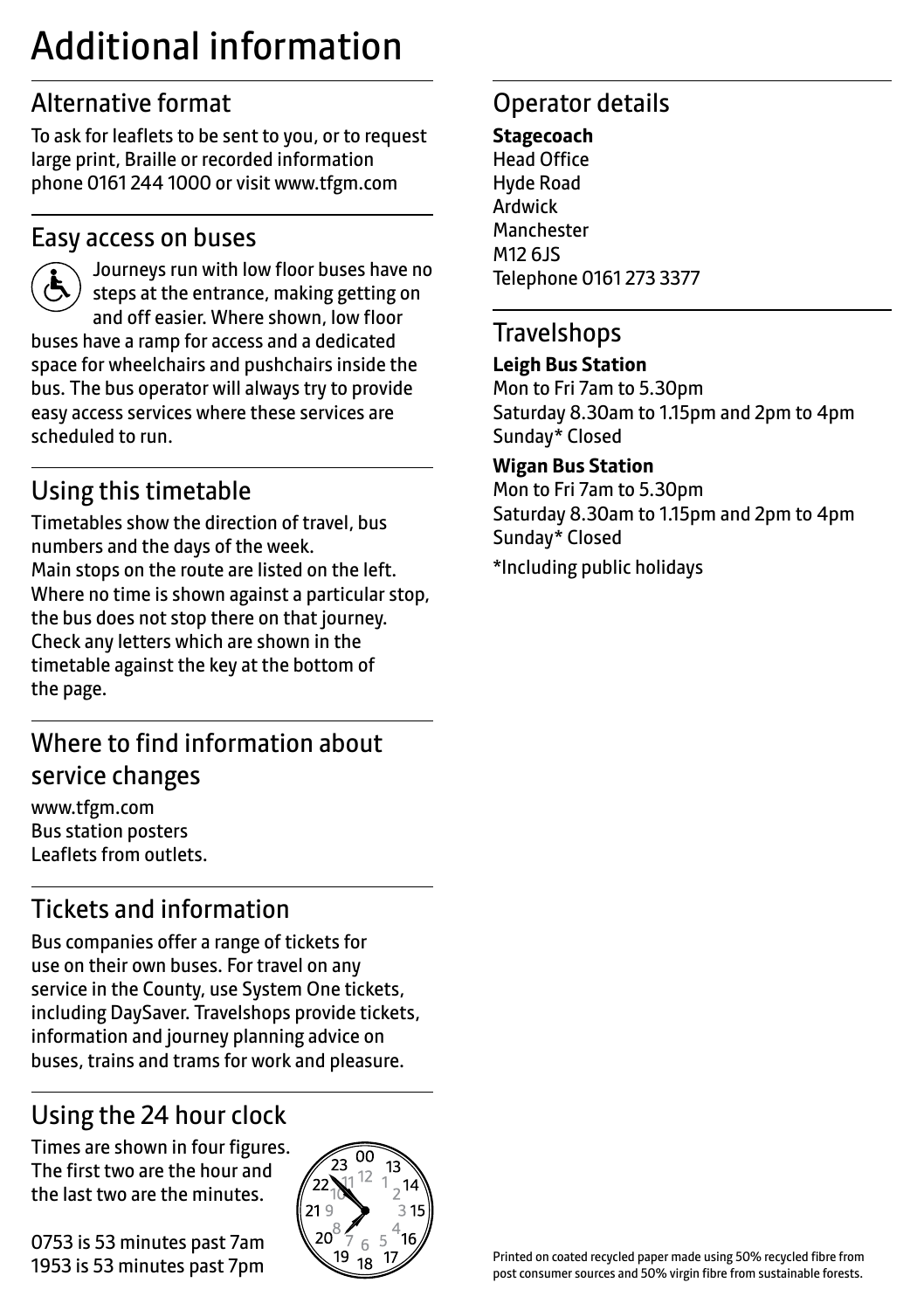## Mondays to Fridays

| <b>Higher Folds, Coronation Drive</b> |      | 0620  | 0635 | 0650 | 0705  | 0720. | 0735 | 0750 | 0805 | 0820      | 0835 | 0850 | 0905 | 0920 | 0935 | 0950 | and   | 1105 | 1120 |
|---------------------------------------|------|-------|------|------|-------|-------|------|------|------|-----------|------|------|------|------|------|------|-------|------|------|
| Leigh, Bus Station                    | 0614 | 0635  | 0650 | 0705 | 0723  | 0740  | 0757 | 0810 | 0827 | 0842 0857 |      | 0912 | 0927 | 0941 | 0956 | 1010 | every | 1125 | 1140 |
| The Tamar                             | 0624 | 0647  | 0702 |      | 0736  | 0753  | 0810 | 0823 | 0839 | 0853      | 0907 | 0922 | 0937 | 0951 | 1006 | 1020 | 15    | 1135 | 1150 |
| Platt Bridge, Co-op                   | 0636 | 0657  | 0716 | 0731 | 0753  | 0810  | 0828 | 0841 | 0857 | 0909      | 0923 | 0936 | 0950 | 1004 | 1019 | 1033 | mins  | 1148 | 1202 |
| Wigan, Bus Station                    | 0651 | 0712  | 0732 | 0747 | 0811  | 0828  | 0847 | 0859 | 0914 | 0926      | 0939 | 0951 | 1004 | 1017 | 1032 | 1047 | until | 1202 | 1216 |
|                                       |      |       |      |      |       |       |      |      |      |           |      |      |      |      |      |      |       |      |      |
| <b>Higher Folds, Coronation Drive</b> | 1135 | and   | 1350 | 1405 | 1420  | 1435  | 1450 | 1505 | 1522 | 1541      | 1559 | 1612 | 1627 | 1642 | 1657 | 1714 | 1730  | 1745 | 1800 |
| Leigh, Bus Station                    | 1155 | every | 1410 | 1425 | 1440  | 1455  | 1510 | 1525 | 1542 | 1601      | 1619 | 1633 | 1649 | 1703 | 1718 | 1735 | 1750  | 1806 | 1819 |
| The Tamar                             | 1205 | 15    | 1420 | 1436 | 1451  | 1506  | 1521 | 1536 | 1553 | 1612      | 1630 | 1644 | 1700 | 1714 | 1729 | 1745 | 1800  | 1816 | 1829 |
| Platt Bridge, Co-op                   | 1217 | mins  | 1432 | 1449 | 1504  | 1520  | 1535 | 1550 | 1607 | 1626      | 1644 | 1658 | 1715 | 1729 | 1743 | 1757 | 1812  | 1828 | 1841 |
| Wigan, Bus Station                    | 1231 | until | 1446 | 1503 | 1518  | 1534  | 1549 | 1604 | 1621 | 1640      | 1658 | 1712 | 1730 | 1744 | 1758 | 1812 | 1827  | 1843 | 1856 |
|                                       |      |       |      |      |       |       |      |      |      |           |      |      |      |      |      |      |       |      |      |
|                                       |      |       |      | M    |       | M     |      |      |      |           |      |      |      |      |      |      |       |      |      |
| Higher Folds, Coronation Drive        | 1815 | 1830  | 1845 | 1900 | and   | 2300  |      |      |      |           |      |      |      |      |      |      |       |      |      |
| Leigh, Bus Station                    | 1832 | 1847  | 1857 | 1912 | every | 2312  |      |      |      |           |      |      |      |      |      |      |       |      |      |
| The Tamar                             | 1842 | 1857  | 1907 | 1922 | hour  | 2322  |      |      |      |           |      |      |      |      |      |      |       |      |      |
| Platt Bridge, Co-op                   | 1854 | 1909  | 1919 | 1934 | until | 2334  |      |      |      |           |      |      |      |      |      |      |       |      |      |
| Wigan, Bus Station                    | 1909 | 1923  | 1931 | 1946 |       | 2346  |      |      |      |           |      |      |      |      |      |      |       |      |      |

M – Journey provided with the financial support of Transport for Greater Manchester

W– All bus 9 journeys are run using easy access buses. See inside front cover of this leaflet for details

 $\overline{a}$ **Summer times:** between mid July and early September, some timetables will be different. Check www.tfgm.com for details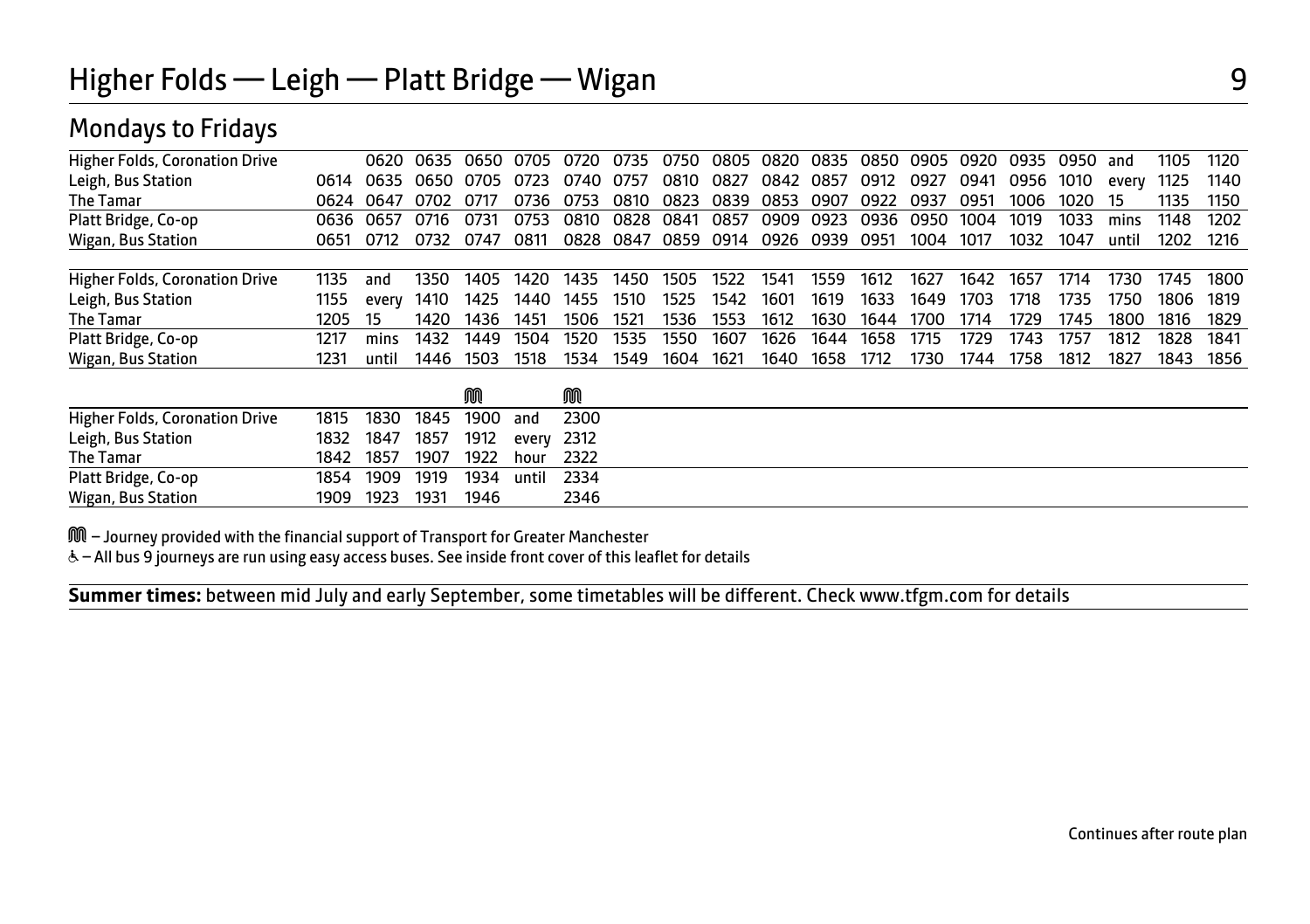

Contains Ordnance Survey data ©Crown copyright and database right 2010 ©0100022610 Transport for Greater Manchester 2021 Transport for Greater Manchester uses reasonable endeavours to check the accuracy of information published and to publish changes to information in a timely manner. In no event will Transport for Greater Manchester be liable for any loss that may arise from this information being inaccurate.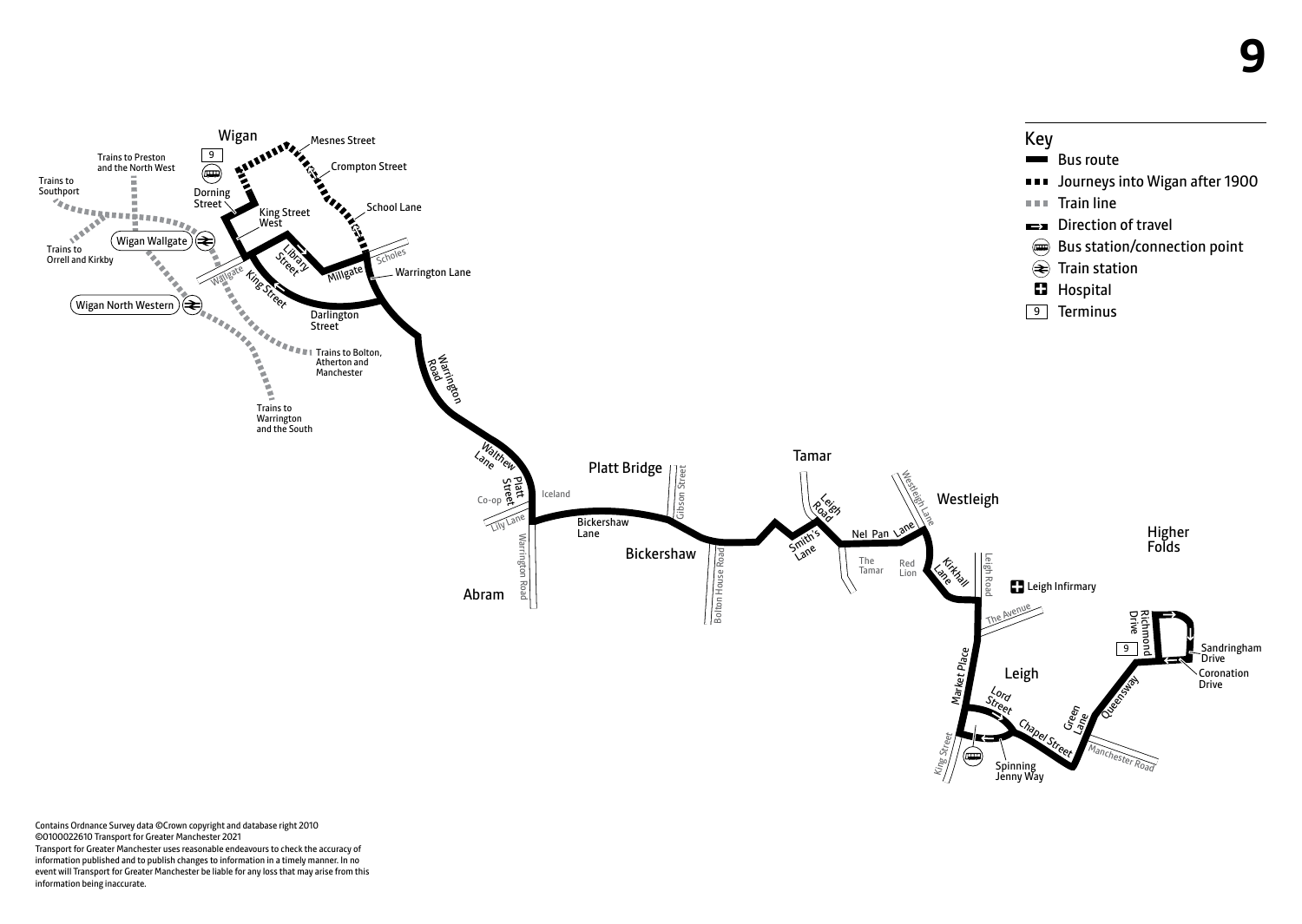## **Saturdays**

| Higher Folds, Coronation Drive | 0707 0737 0810 0840 0911 0932 0952 and 1552 1607 1622 1641 1701 1721 1741 1801 1821 1841 1900   |  |  |  |  |  |  |  |  |  |
|--------------------------------|-------------------------------------------------------------------------------------------------|--|--|--|--|--|--|--|--|--|
| Leigh, Bus Station             | 0724 0754 0827 0857 0928 0951 1013 every 1613 1627 1643 1700 1720 1740 1800 1817 1837 1900 1912 |  |  |  |  |  |  |  |  |  |
| The Tamar                      | 0734 0804 0837 0907 0938 1001 1023 15 1623 1637 1653 1710 1730 1750 1810 1827 1847 1910 1922    |  |  |  |  |  |  |  |  |  |
| Platt Bridge, Co-op            | 0746 0816 0849 0919 0950 1013 1035 mins 1635 1649 1705 1722 1742 1802 1822 1839 1859 1922 1934  |  |  |  |  |  |  |  |  |  |
| Wigan, Bus Station             | 0758 0828 0901 0931 1002 1023 1045 until 1645 1659 1715 1734 1754 1816 1834 1851 1911 1934 1946 |  |  |  |  |  |  |  |  |  |
|                                |                                                                                                 |  |  |  |  |  |  |  |  |  |

|                                | M | M | M                   | M                   |
|--------------------------------|---|---|---------------------|---------------------|
| Higher Folds, Coronation Drive |   |   |                     | 2000 2100 2200 2300 |
| Leigh, Bus Station             |   |   | 2012 2112 2212 2312 |                     |
| The Tamar                      |   |   | 2022 2122 2222 2322 |                     |
| Platt Bridge, Co-op            |   |   | 2034 2134 2234 2334 |                     |
| Wigan, Bus Station             |   |   | 2046 2146 2246 2346 |                     |

#### Sundays and public holidays (except Christmas and New Year period)

|                                |                |                |      |       |           |      |      | M    |     | M                                    |
|--------------------------------|----------------|----------------|------|-------|-----------|------|------|------|-----|--------------------------------------|
| Higher Folds, Coronation Drive |                | 0947 1047      |      | and   | 1617      | 1717 | 1817 | 1917 | and | 2217                                 |
| Leigh, Bus Station             |                | 0909 1011 1111 |      |       |           |      |      |      |     | every 1641 1741 1841 1925 every 2225 |
| The Tamar                      | 0919 1021      |                | 1121 | 30    | 1651 1751 |      | 1851 |      |     | 1935 hour 2235                       |
| Platt Bridge, Co-op            | 0930 1032 1132 |                |      |       |           |      |      |      |     | mins 1702 1802 1902 1946 until 2246  |
| Wigan, Bus Station             | 0943 1045 1145 |                |      | until | 1715 1815 |      | 1915 | 1959 |     | 2259                                 |

For details of buses during the Christmas and New Year period, please phone 0161 244 1000

M – Journey provided with the financial support of Transport for Greater Manchester

& - All bus 9 journeys are run using easy access buses. See inside front cover of this leaflet for details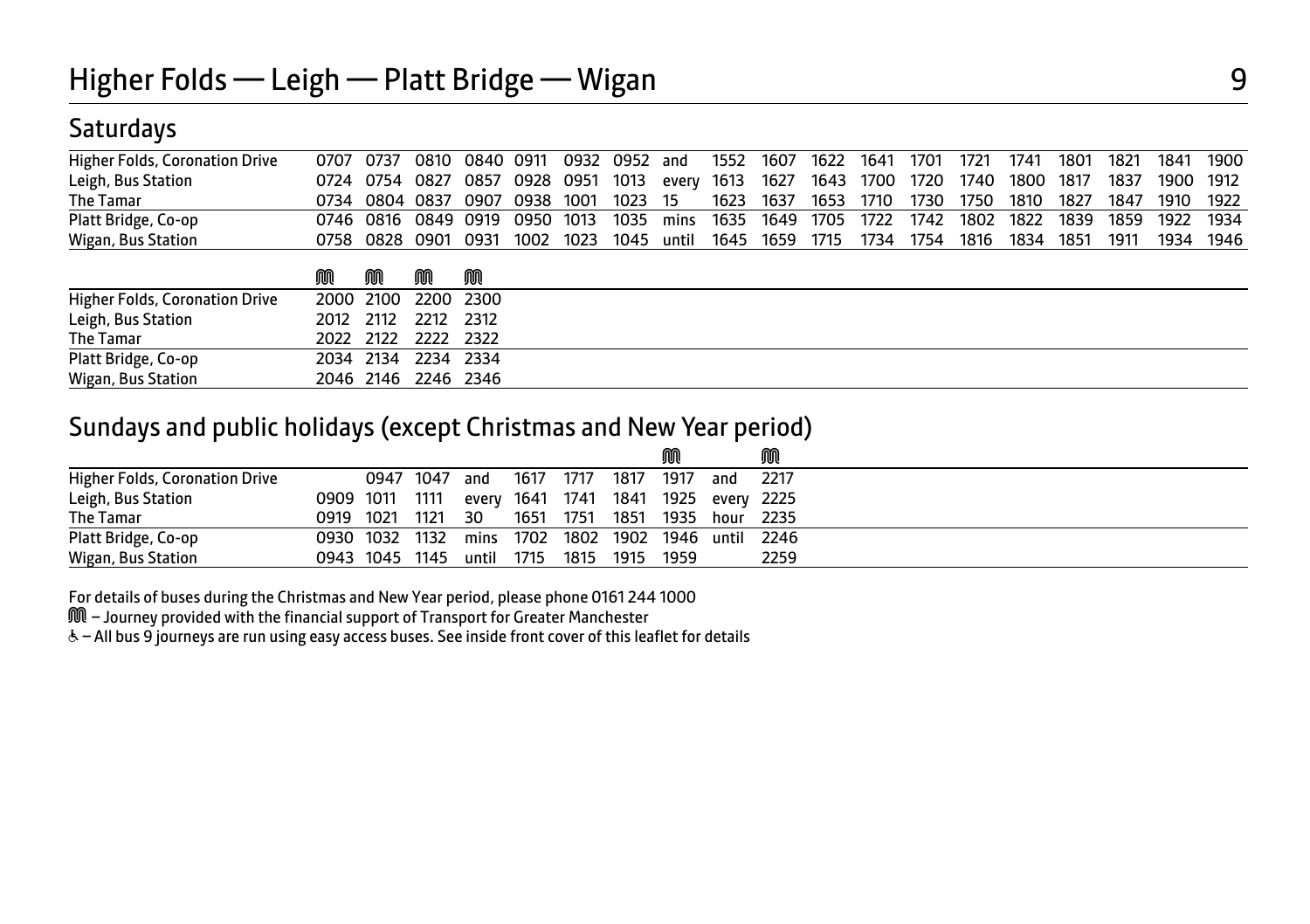## Mondays to Fridays

| Wigan, Bus Station                    |           |                | 0604 0627 0640 0655 0712 |      |      | 0726      | 0741                | 0758 |           |      | 0815 0830 0845 and   |       | 1015 | 1029 | 1045 | and   | 1430 | 1445 | - 1500 |
|---------------------------------------|-----------|----------------|--------------------------|------|------|-----------|---------------------|------|-----------|------|----------------------|-------|------|------|------|-------|------|------|--------|
| Platt Bridge, Iceland                 | 0617      |                | 0640 0655 0710           |      |      |           | 0729 0743 0758 0813 |      |           |      | 0830 0845 0900 every |       | 1030 | 1044 | 1100 | every | 1445 | 1500 | 1515   |
| The Tamar                             |           | 0623 0646 0701 |                          | 0716 | 0736 | 0751      | 0807                | 0822 |           |      | 0838 0853 0907 15    |       | 1037 | 1051 | 1107 | 15    | 1452 | 1509 | 1524   |
| Leigh, Bus Station                    | 0641      | 0706 0721      |                          | 0736 | 0756 | 0811      | 0826                | 0841 | 0856 0911 |      | 0925                 | mins  | 1055 | 1109 | 1125 | mins  | 1510 | 1529 | 1544   |
| <b>Higher Folds, Coronation Drive</b> | 0650 0715 |                | 0730 0745                |      |      | 0805 0820 | 0835                |      |           |      | 0850 0905 0920 0934  | until | 1104 | 1118 | 1134 | until | 1519 | 1539 | 1554   |
|                                       |           |                |                          |      |      |           |                     |      |           |      |                      |       |      |      |      |       |      |      |        |
|                                       |           |                |                          |      |      |           |                     |      |           |      |                      |       |      |      | M    |       | M    |      |        |
| Wigan, Bus Station                    |           |                |                          |      |      |           |                     |      |           |      |                      |       |      |      |      |       |      |      |        |
|                                       | 1515      | 1530           | 1545                     | 1600 | 1615 | 1630      | 1645                | 1700 | 1715      | 1730 | 1745                 | 1802  | 1820 | 1845 | 1908 | and   | 2308 |      |        |
| Platt Bridge, Iceland                 | 1531      | 1546           | 1601                     | 1618 | 1634 | 1650      | 1706                | 1721 | 1736      | 1750 | 1804                 | 1819  | 1835 | 1900 | 1922 | every | 2322 |      |        |
| The Tamar                             | 1540      | 1555           | 1610                     | 1627 | 1643 | 1659      | 1715                | 1730 | 1745      | 1758 | 1812                 | 1827  | 1843 | 1908 | 1929 | hour  | 2329 |      |        |
| Leigh, Bus Station                    | 1600      | 1616           | 1630                     | 1646 | 1703 | 1719      | 1735                | 1750 | 1805      | 1817 | 1831                 | 1844  | 1857 | 1924 | 1945 | until | 2345 |      |        |

M – Journey provided with the financial support of Transport for Greater Manchester

W– All bus 9 journeys are run using easy access buses. See inside front cover of this leaflet for details

 $\overline{a}$ **Summer times:** between mid July and early September, some timetables will be different. Check www.tfgm.com for details